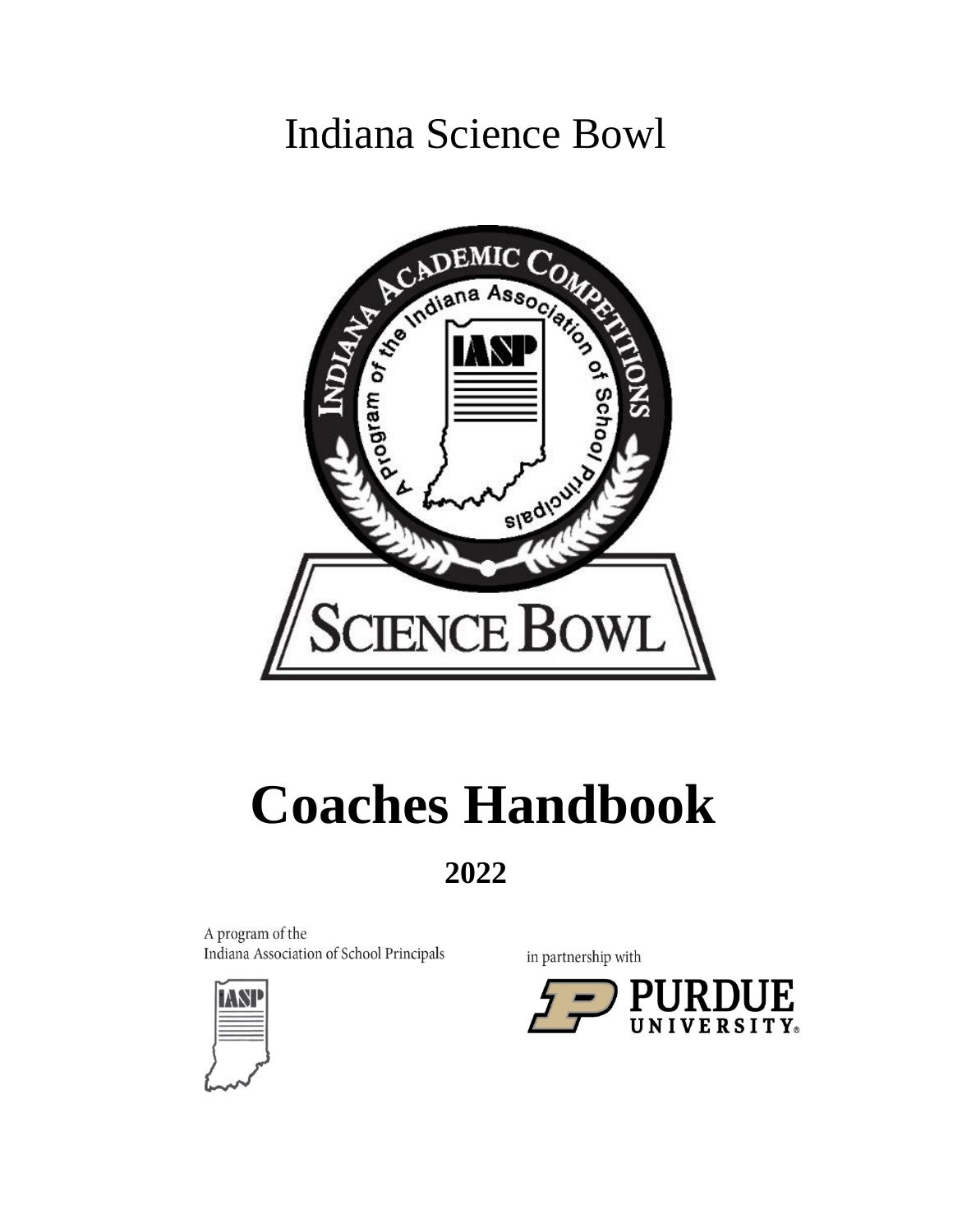#### **Changes/Additions/Updates for 2022 Science Bowl**

- The standard to be used for the 2021-2022 school year will be Earth Science.
- Competition class will be determined by the school enrollment as submitted on the Department of Student Programs Membership-Participation form.
- Coaches will no longer be asked to sign and email/fax the Honor Code at the back of this Coach Handbook. We do ask that you review the contest guidelines listed there.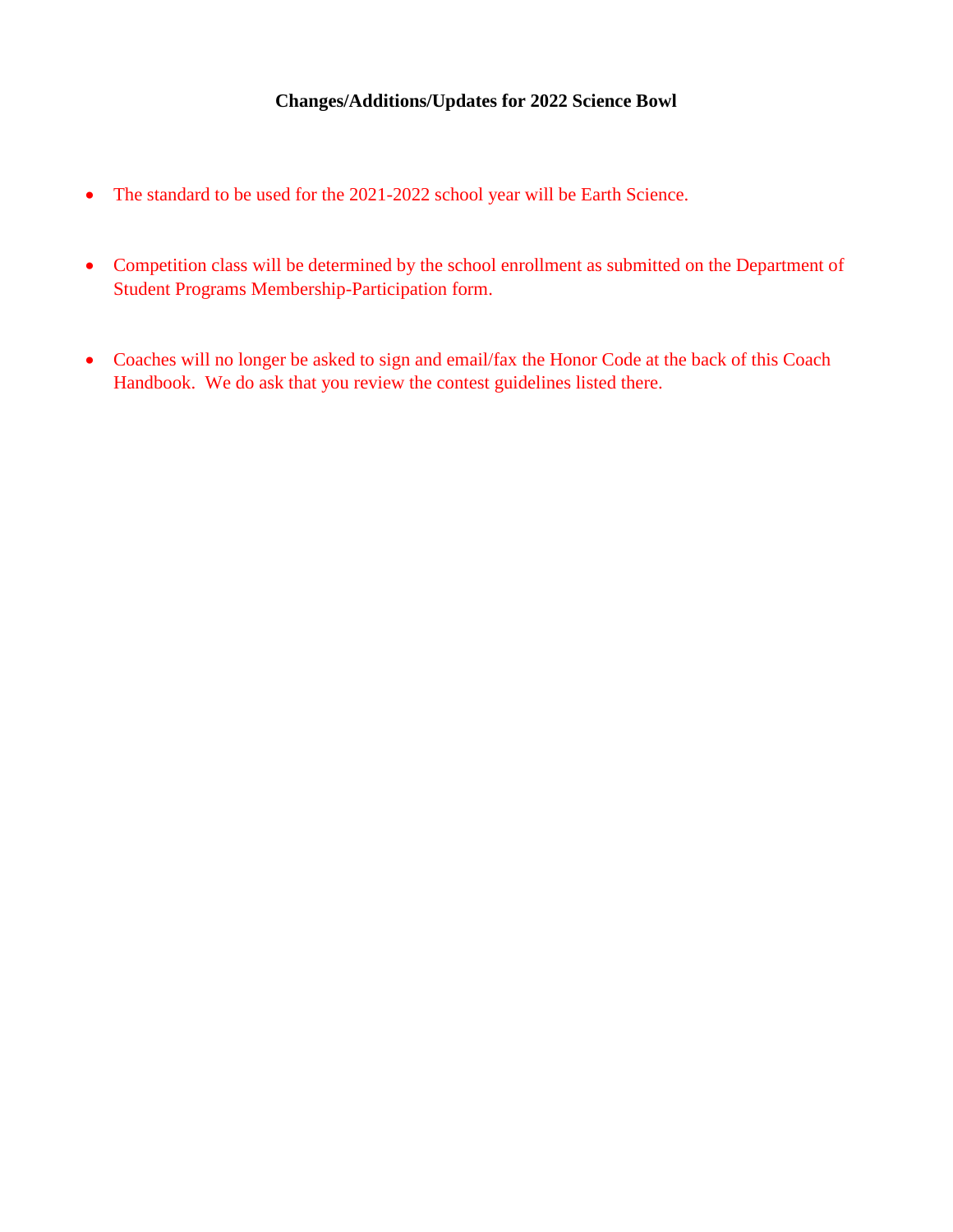#### **RULES**

#### **1 Content:**

- a) The elementary competition will be made up of three rounds. The Experiment Round and the Team Round will not have a limit of eligible students. The Individual Round will include four students. All questions will be administered through an online test.
- b) The IASP Board of Directors believes that academic competition is an extracurricular activity. Therefore, organized team practices for academic competitions shall not take place during any instructional part of the school day. In addition, special courses should not be designed or implemented for the primary purpose of preparing teams for academic competition.

All building principals are encouraged to review this position statement with academic coordinators and coaches to clarify that all organized team practices occur as an extracurricular activity. However, non-instructional time, such as lunch and recess, could be used for organized team practices. It is permissible for students to read and do online research during the school day, as long as there is not any organized practice, and research does not occur during school instructional time.

Competition Tests may be taken at any time during the testing window, including instructional time, if determined appropriate by the school principal and team coach.

#### **2 Study Guidelines:**

- a) The competition will be based on 2010 Indiana Department of Education Standards for Science, grades 5, 6, and 7. Four Content Curriculum Standards will be used on an annually rotating basis:
- 1. Physical Science
- 2. Earth Science
- 3. Life Science
- 4. Science, Technology, and Engineering

#### *The standard to be used for the 2021-2022 school year will be Earth Science.*

The Content Standard to be utilized for the 2022-2023 school year will be Life Science. The Content Standard to be utilized for the 2023-2024 school year will be Science, Technology & Engineering. The standard to be used for the 2024-2025 school year will be Physical Science.

b) An academic coach webinar will be available for participating coaches in the fall of each year and will explain the various forms, rules/regulations, Indiana Standards, and addenda.

#### **3 Expenses:**

- a) An entry fee will be charged to participate in the Science Bowl. The entry fee must be received by the close of the school year*.* This fee will help to defray the costs of writing the questions, purchasing awards, and other expenses associated with the competition. Each school will be responsible for its own expenses.
- b) All schools choosing to participate in the Science Bowl competition must be Department of Student Programs member schools. Please check with your administrator to ensure your school's membership is current.

#### **4 Enrollment Classifications:**

a) For each Division, a classification of schools by enrollment size and grade level of participating students will be utilized. Schools may elect to compete up in enrollment classification if they so desire.

The size classifications are based on the pool of total available students per grade in grades 4 grades 4 and 5, grades 5 and 6, and grades 4, 5, and 6.

Green Class- up to 186 Red Class - up to 162

*Teams with 6th grade members Teams without 6th grade members 4* **Blue Class - 187 and up Class - 163 and up Yellow Class** 

*th Grade ONLY teams*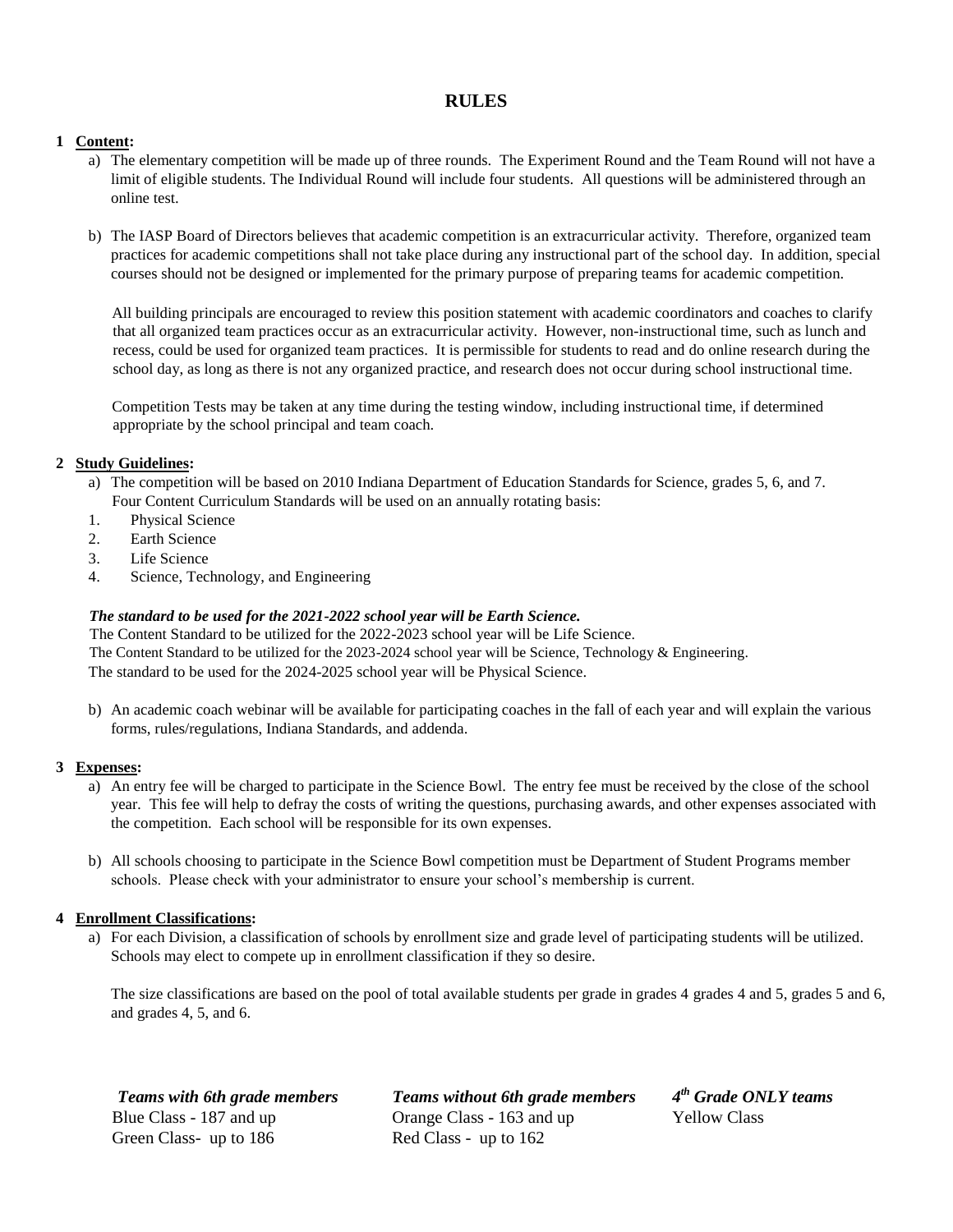- SAMPLE: 1. A team with Grade 4 members only will be in Yellow Class.
	- 2. A team with Grades 4 and 5 members, with a total enrollment in both grades of 178, will be in Orange Class.
	- 3. A team with Grades 5 and 6 members, with a total enrollment in both grades of 109, will be in Green Class
	- 4. A team with Grades 4, 5, and 6 members, with a total enrollment in all 3 grades of 253, will be in Blue Class.
	- b) This enrollment number will be determined by the school enrollment as submitted on the Department of Student Programs Membership-Participation form.

#### **5 Eligibility:**

a) Any student enrolled full-time in grades 4, 5 and 6 is eligible to compete on that school's elementary team. Schools may select their teams in any manner, and with any additional criteria, they choose.

#### **6 Supervision:**

a) Each team is to be supervised by a coach designated by the school principal. This coach will be responsible for seeing that all team members follow all rules and behave in an appropriate manner.

#### **7 Format:**

- a) The competition will consist of three rounds.
- b) Online tests for each round may be completed in any order. Each round will have a 30 minute time limit. Questions for each round shall consist of multiple-choice and/or true/false questions.
- c) Team Rounds will consist of 10 questions, completed cooperatively by an unlimited group of students. Experiment Rounds will consist of 10 questions, completed cooperatively by an unlimited group of students. Individual Rounds will consist of 15 questions, answered individually by 4 students**. Note regarding Experiment Round: We encourage teams to do the experiment before the competition and to take notes as the experiment is performed, as notes may be used during the Experiment Round test.**

#### **8 Time Limits:**

- a) Each of the three rounds will be allotted 30 minutes for completion.
- b) Breaks may be taken between rounds, at the discretion of the coach.

#### **9 Consultation:**

- a) Consultation between team members is encouraged during the Team and Experiment Rounds.
- b) No consultation of any sort is permitted during the Individual Round.

#### **10 Calculators**:

a) Calculators are permitted during the competition. Question writer(s) will indicate prior to the competition if calculators may be useful.

#### **11 Challenges:**

a) All questions and answers are considered to be official as presented and will stand. A written challenge to questions or answers should be sent to the IASP office for an investigation and a response at a later date. This written challenge should contain documentation stating why the answer or question may be incorrect. No adjustment in scores will be made, but the question writers and proof readers will be notified of the problem.

#### **12 Scoring:**

a) Team Round Questions will each be worth 4 points (10 questions for a maximum total of 40 points). Experiment Round questions will each be worth *3* points (10 questions for a maximum of 30 points). Individual Round scores of all 4 students will be averaged. The average number of Individual Round questions will then be worth 2 points each (15 questions, for a maximum of 30 points).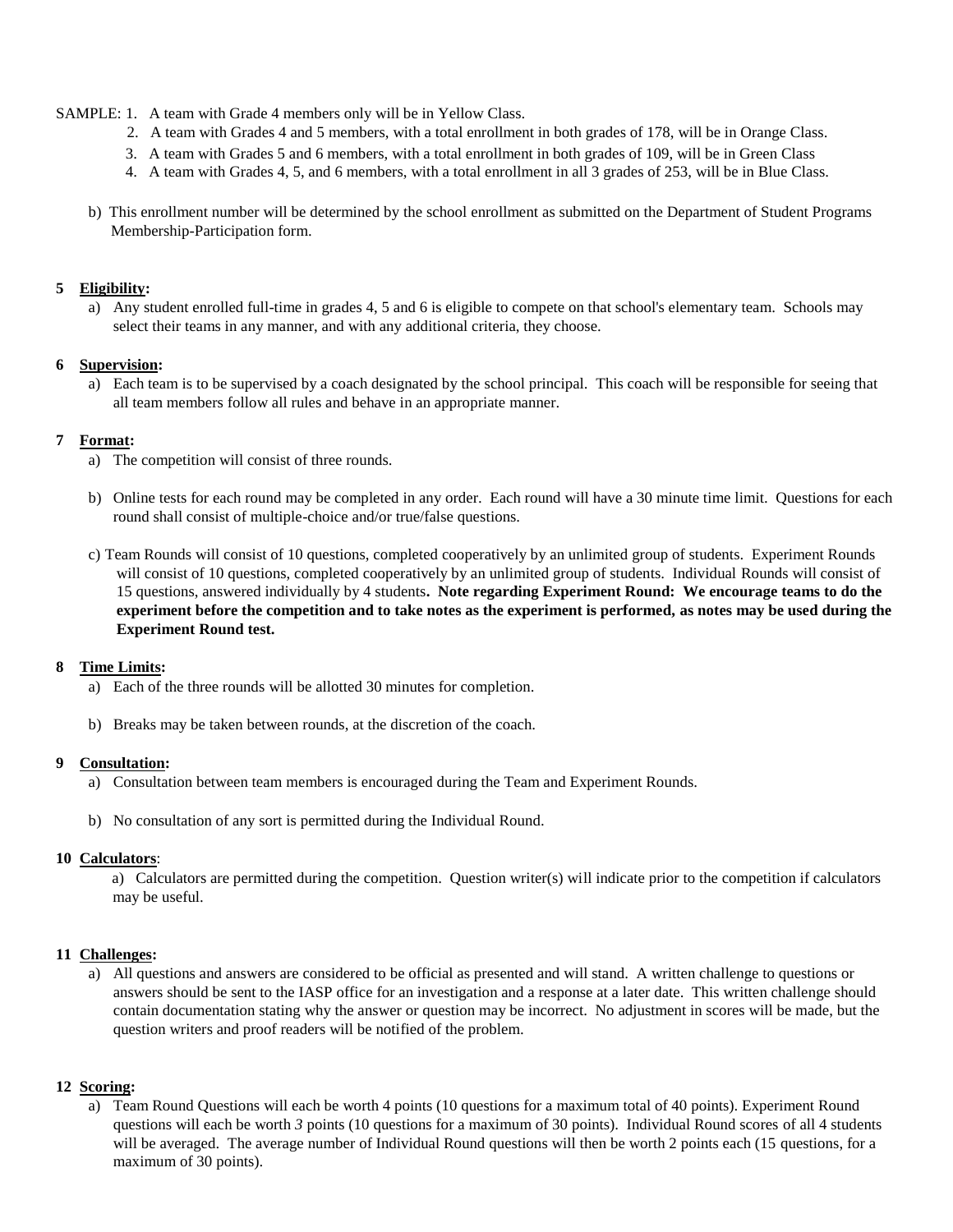b) The Final Score will be a sum of the three round scores.

#### **13 Breaking Ties:**

- a) In the event there is a tie score at the end of the competition, the first tie-breaker (TB-1) will be the correct number of tie breaker questions in the Team Round (Maximum score will be 2).
- b) If a tie remains after utilizing the first tie-breaker method, the second tie-breaking procedure (TB-2) will be the number of correct questions in the Experiment Round. (Maximum score will be *2*).
- c) If a tie still exists after using the first two tie-breaker methods, the third tie-breaker (TB-3) will be the number of correct tie breaker questions in the Individual Round. (Maximum score will be 8).
- d) If the tie for all rounds is not broken after using the three tie-breaker methods, the score will stand.
- f) Because of the importance of the last questions of each round in the tie-breaker process, every effort will be made to ensure these are the most challenging. A perfect score would be 100-2-*2*-8.
- g) All scores will be calculated by the IASP staff.

#### **14 Technical Requirements:**

Science Bowl will be administered through SurveyMonkey (system used for several years). Up to four computers will be used.

#### **16 Awards:**

- 1.Certificate templates will be available on the Science Bowl web page for coaches to personalize with team member names.
- 2. First, Second and Third Place Ribbons will be awarded to teams placing in the top 3 in their enrollment class; Participant
- ribbons are available to all other participating teams. *For ribbons, email Diane Abel, [dabel@iasp.org,](mailto:dabel@iasp.org) for number needed*. 3.Team plaques will be awarded to those placing in the top 3 in their enrollment class.